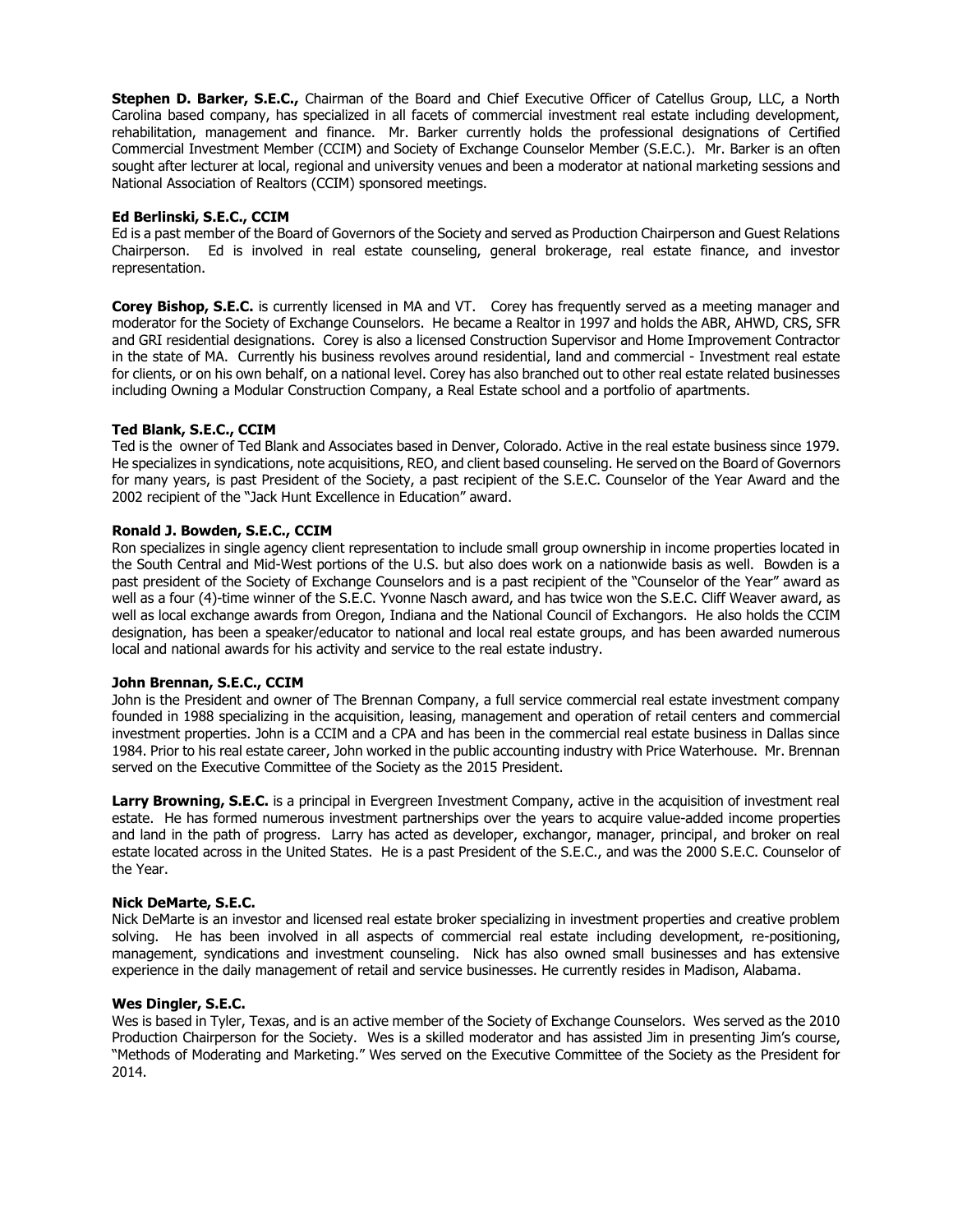**Ernie M. Eden, S.E.C., CCIM,** heads up Eden Realty Services, Inc., based in Atlanta, Georgia. Mr. Eden specializes in brokerage and exchanging of income properties, and in the brokerage of multifamily housing in particular. He is a Certified Commercial Investment Member (CCIM), past president of the Association of Georgia Real Estate Exchangors, and has been Georgia Exchangor of the Year. He is a member of the Atlanta Apartment Association and of the Atlanta Commercial Board of REALTORS.

# **Jon England, S.E.C., CCIM**

Jon England, S.E.C., is based in Overland Park, Kansas, with NAI Heartland. Jon started his real estate career in 2001 with Kansas City-based Meyer Companies Inc., was a top producer in the Capital Markets Division of Cassidy Turley. At Meyer Companies, England was involved in site acquisition, ground up development, construction, lease up, and sale of numerous office, retail and industrial projects. Jon is a member of SEC and CCIM, where he is also a board member of the Kansas City CCIM Chapter, England is a graduate of Univ. of Nebraska-Lincoln where he holds a bachelor's degree in Business Administration.

**Stephen R. England, S.E.C., ALC,** lives in Kearney, Nebraska and was President of the Society of Exchange Counselors in 2006 and past President of the REALTORS Land Institute (RLI) in 1994. Steve has taught national real estate courses for both RLI and SEC. Steve works in all types of investment real estate with special expertise in agricultural properties. Steve's primary practice in recent years has been a client focused approach that develops solutions to complicated problems through exchanging or other creative techniques. Steve is an active investor and consultant working in multiple states. Currently Steve is available to present his most recent course, "Marketing that Difficult Investment Property in any Economy."

## **Nick Esterline, S.E.C., CCIM**

Nick is based in Wichita, Kansas. Nick focuses his efforts on development and management of multi-family, hospitality and retail / restaurant properties. Across his portfolio, which spans 5 states, he has developed, owns and manages over 200,000 sq. ft. of retail / restaurants and office space, over 700 apartment units and 2 hotels. In his career at Landmark, Nick has participated in the acquisition, development, or syndication of more than \$40 million worth of projects. Nick has received the Master's Circle Award, which is set aside for the top producers in the market who complete over \$5 million in transactions per year for each year that he has been in the business. Nick served as S.E.C. President in 2017.

#### **Steve Eustis, S.E.C., CCIM**

Steve is a native of San Angelo, Texas, and a graduate of Angelo State University. He is the owner of Steve Eustis Co. Realtors/Commercial and Investment Properties. The firm is exclusively engaged in all facets of commercial/investment real estate including: sales and leasing of retail, office, industrial, multi-family; development; sales of income producing property; management; exchanges and consulting. Steve holds the CCIM designation and is a member of the North Texas CCIM Chapter and the Austin and San Antonio CCIM chapters. Mr. Eustis is a past President of the Society.

#### **Steve Fithian, S.E.C., CCIM, CPA**

Steve is based in Fort Worth, Texas, with Sperry Van Ness/Visions Commercial Real Estate. Steve Fithian serves as a senior advisor overseeing investment property agent sales that include multifamily, mini-warehouse, office, retail, undeveloped land and finished lots. He also organizes, manages, and acts as the general partner in property partnerships. With 17 years of commercial real estate experience, Fithian has secured a sales volume valued at over \$100 million. In 2002, he was awarded the William C. Jennings Award-the Commercial Transaction of the Year in Texas by The Texas Association of REALTORS. He is a licensed broker in Texas and California, and is a certified public accountant, and also holds the CCIM designation. Steve served on the S.E.C. Executive Committee, and as President of the Society in 2020.

Harry H Kennerk, S.E.C., is CEO of the Sperry Van Ness/Sycamore Capital LLC, a real estate investment/ management company specializing in the acquisition, management, and disposition of multi tenanted real estate investment properties on their clients' behalf. Sycamore Capital is a value added investment company that pursues varied investment properties and opportunities. Mr. Kennerk is a past president of the Society and served for many years on the Board of Governors.

#### **Mark Johnson, S.E.C., CCIM**

Mark is the president of Border Properties, Inc., based in Brownsville, Texas; holds the CCIM designation; and has remained active in industrial and retail development in addition to investing for his own account. He is an active nationwide investor and provides property management services for retail, commercial and industrial property. The current economic times require innovative thinking beyond the norm. Mark understands the complexities of the today's market and has been able to continue to explore and provide his clients with what the market will allow. Mark was the 2003 President of the Society of Exchange Counselors; he received the Yvonne Nasch Award for completing the most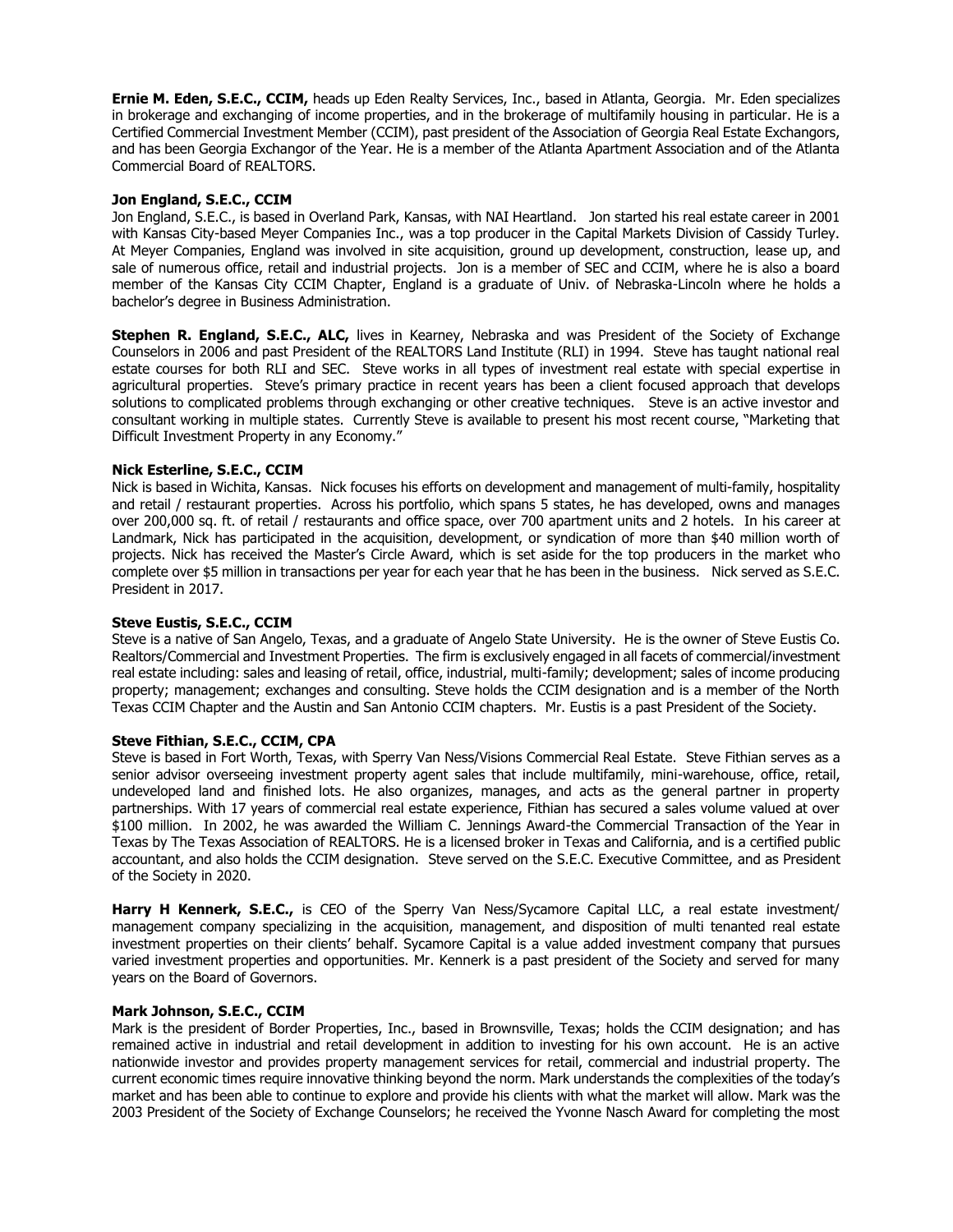transactions among our membership in 1996 and 1998; and he was the 2004 president of the S.E.C. Education Foundation. Mr. Johnson served as the Editor of the S.E.C. Observer in 2005.

#### **Lance Moore, S.E.C., CCIM**

Lance is the President of National Realty Exchange headquartered in Denver, Colorado. His firm specializes in 1031 tax deferred exchanges and buyer representation. The company's core business is in land, ranches, and commercial real estate that have included closed transactions for land, subdivisions, industrial, apartments and retail properties on a nationwide basis. Lance also holds the CCIM designation, and oversees asset management for a large portfolio of real estate nationwide.

**Nick Nichols, S.E.C.** began his official real estate career in 1986 after two years capital equipment sales, and four years of management and computer science. Because of the very depressed nature of real estate in the U.S. in 1986, Nick became educated and experienced at solving real estate needs with transactions other than typical buy/sell cash transactions. Nick used many creative financing techniques to close transactions. During his career Nick has been involved in property management, new construction, rehabbing, leasing, residential, and commercial development. Nick has produced, moderated, educated and/or attended Hundreds of creative, equity marketing meetings since 1986. Nick has been on the Board of Directors for the Association of Georgia Real Estate Exchangors since 1988. Client counseling and consulting have always been an integral part of Nick's real estate career.

## **Bill Richert, S.E.C., CCIM**

Bill is president of Richert Properties in Tulsa. He has been in the commercial real estate business for 38 years in Tulsa, and also holds the CCIM designation, he specializes in the acquisition and disposition of large development tracts and the due diligence work that goes with these transactions. He has also done site location work for clients both as a broker and as a nominee buyer and does 1031 transactions and reverse exchanges as well as investment property brokerage, syndication and ownership. Mr. Richert served as the 2010 President of the Society of Exchange Counselors.

#### **Brandon Sanders, S.E.C., CCIM**

Brandon is a San Angelo, Texas native and graduate of Baylor University. He has been working in commercial real estate since 2003 and holds the CCIM designation with affiliation through the North and Central Texas CCIM Chapters. His expertise include all areas of commercial brokerage, leasing, 1031 exchanges, problem solving/value added opportunity, commercial property management, and counseling. He is an approved Instructor for the State of Texas and is currently drafting multiple education courses. He was the 2012 Production Chairperson for the Society, served on the Executive Committee, and was S.E.C. President in 2018.

#### **William E. Stonaker, S.E.C., CCIM**

Bill specializes in commercial Real Estate counseling, development, investments, acquisition and disposition, consulting and syndication. His main areas of expertise are land, retail, office & office/tech. Area of interest: west side of Dallas Fort Worth Metroplex, Texas; but Bill owns, or has owned, property in other areas of Texas, Oklahoma, Colorado and Indiana. Bill was the 2008 S.E.C. Counselor of the year, and the 2004 recipient of the Yvonne Nasch award. Mr. Stonaker is a past President of the Society, and a past President of the S.E.C. Education Foundation.

#### **Gary Vandenberg, S.E.C., CCIM**

Mr. Vandenberg develops retail land sites, primarily in the West Michigan area. He also exchanges real estate and other equities nationwide. In addition to being an S.E.C. member, he is an Accredited Land Consultant (ALC) and a Certified Commercial Investment Member (CCIM). His creative real estate transactions earned him Michigan Marketer of the Year in the Realtor's Land Institute. Gary served as S.E.C. President in 2013.

#### **Lance Warner, S.E.C.**

Lance is a client-centered real estate agent trained to achieve real estate investment goals, solve real estate problems and take advantage of real estate opportunities, including Section 1031 tax-deferred exchanges. Lance is trained to help clients over a wide geographic area. Lance focuses on understanding what long term benefits his client seeks to achieve, using real estate as the vehicle. He believes that without excessive government intervention, real estate gravitates to its highest and best use. He specializes in providing comprehensive, detailed and in-depth physical due diligence activities on behalf of buyers. He is a real estate investor and developer, both as a principal and as a limited partner. Lance has served on the Board of Governors of the nationally recognized Society of Exchange Counselors (S.E.C.) and as President in 2019, and as President of the S.E.C. Education Foundation.

#### **Peter R. West, S.E.C., CCIM**

Peter is a licensed real estate broker in Massachusetts, New York, Vermont, and Florida. In addition to holding the S.E.C. designation, he holds several others including the CCIM, CRS, GRI, CBR. Peter is a real estate instructor and has provided training for agents nationwide. Peter is based in Adams, MA.